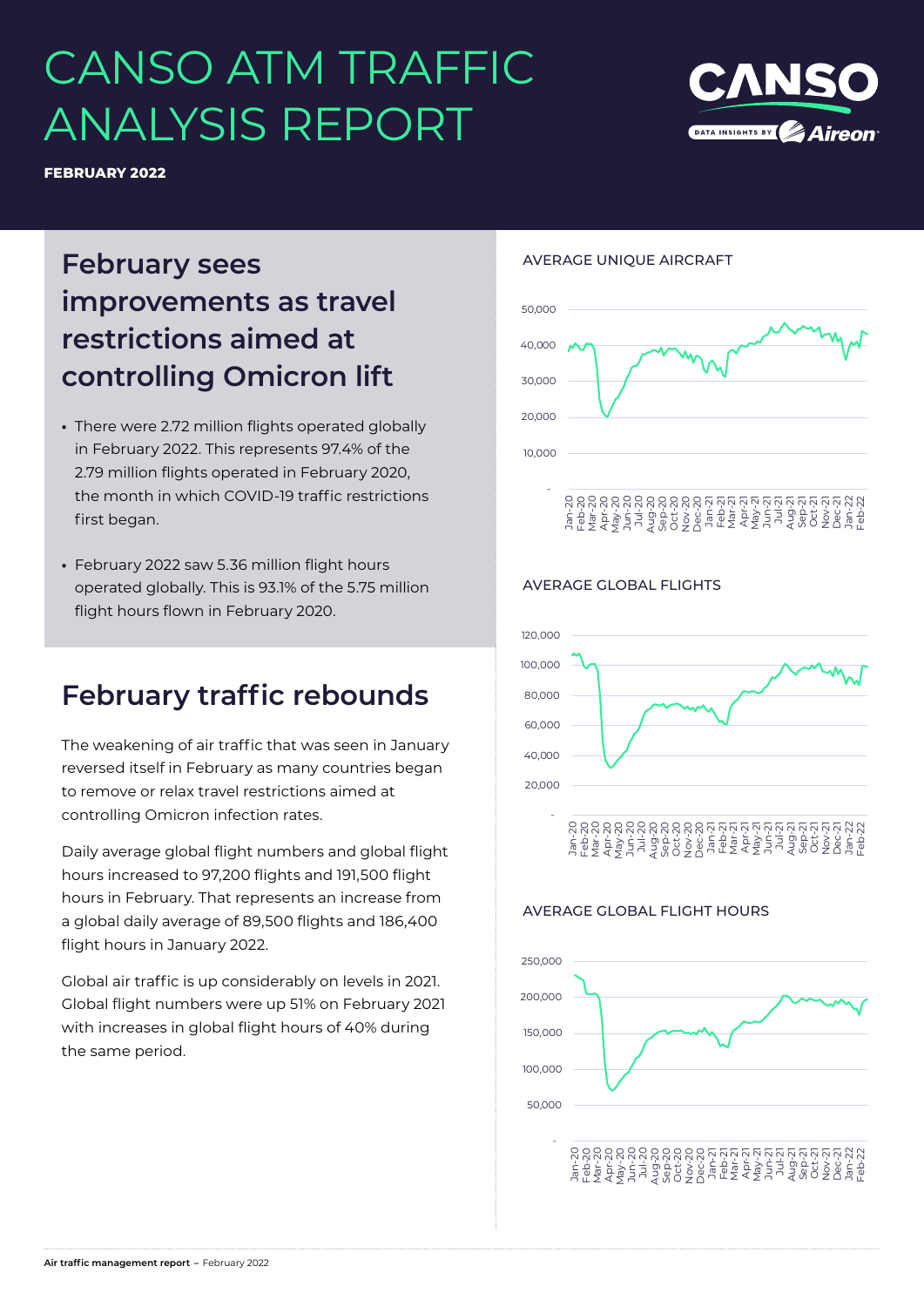# **Global daily flights variation**

ROLLING 7-DAY AVERAGE OF DAILY FLIGHTS



The rolling 7-day average of global daily flight volumes ranged between 86,200 and 100,300 flights in February. The post-pandemic high remains October 20 2021 when the 7-day average reached 102,000.

# **Daily flight hours**

FLIGHT HOURS SINCE APRIL 2019 WITH PERCENTAGE OF DAY-TO-DAY VARIABILITY



Global flight hours are an important metric of ATM workload. The post-pandemic high occurred on 23 July 2021 when 211,000 flight hours operated.

Daily flight hours in February 2022 ranged between 207,600 and 167,200 hours per day.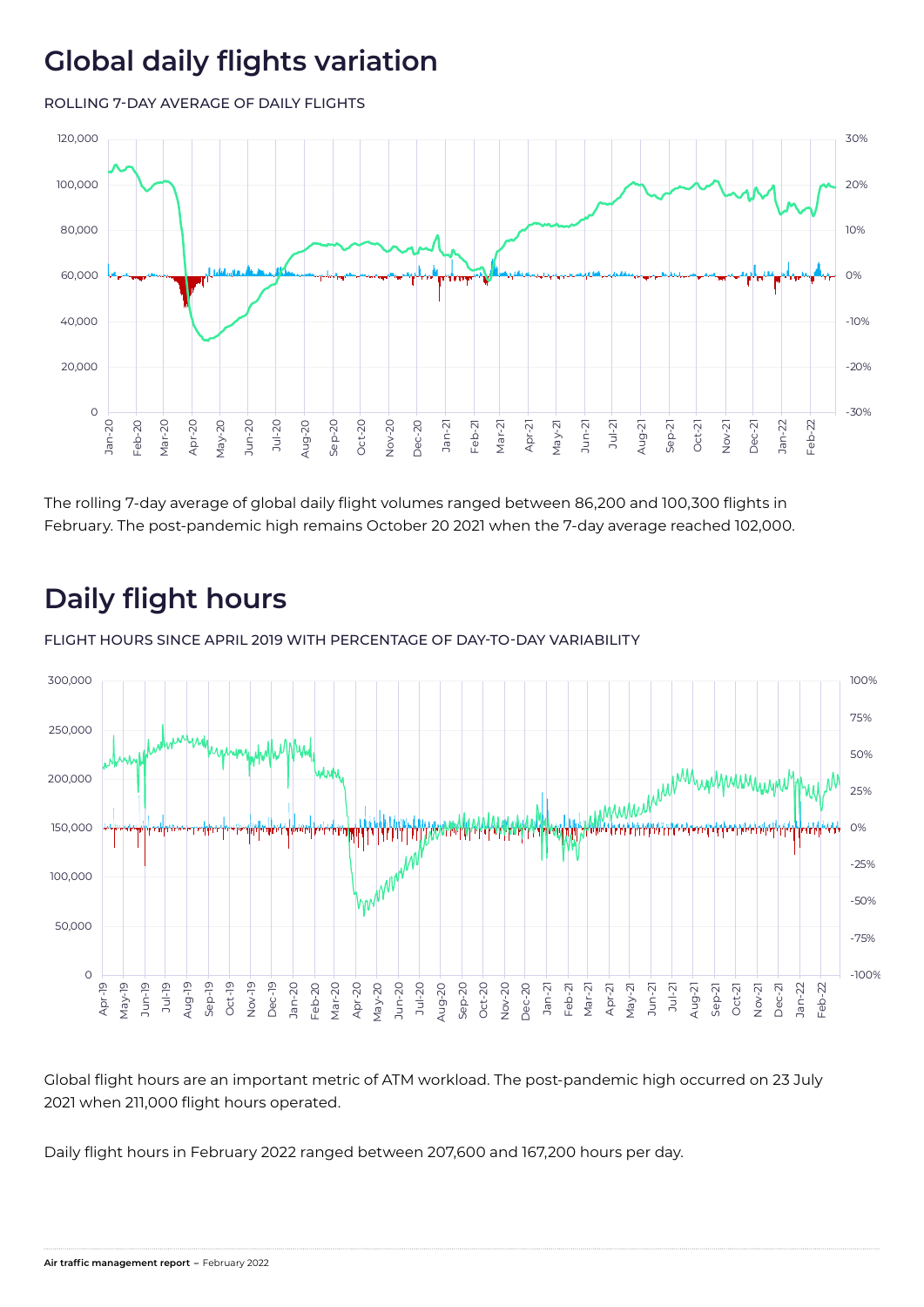### **Percent change in movements by region**



All regions saw higher traffic in February over January 2022 with growth led by Europe, which added over 4,000 flights daily over volumes seen in January. Asia remains the most heavily impacted region, with traffic numbers in that region the most significantly off of normal volumes each month for the past eight months.

### **Tracking the recovery: Flights and flight hours by region**

|                       | Dates                      | Average daily<br>flight hours | Percent change | Average daily<br>movements | Percent change |
|-----------------------|----------------------------|-------------------------------|----------------|----------------------------|----------------|
| <b>Middle East</b>    | 01 Jan 2020<br>20 Feb 2022 | 7,400<br>7,800                | $+5%$          | 6,100<br>4,900             | $-20%$         |
| North America         | 01 Jan 2020<br>20 Feb 2022 | 67,400<br>69,900              | $+4%$          | 38,000<br>42,900           | $+13%$         |
| Europe                | 01 Jan 2020<br>20 Feb 2022 | 44,700<br>37,500              | $-16%$         | 24,900<br>21,200           | $-15%$         |
| South America         | 01 Jan 2020<br>20 Feb 2022 | 10,700<br>9,700               | $-9%$          | 5,800<br>5,600             | $-3%$          |
| Asia                  | 01 Jan 2020<br>20 Feb 2022 | 74,900<br>54,000              | $-28%$         | 35,000<br>23,500           | $-33%$         |
| Caribbean             | 01 Jan 2020<br>20 Feb 2022 | 9,100<br>8,200                | $-10%$         | 6,400<br>5,800             | $-9%$          |
| Africa                | 01 Jan 2020<br>20 Feb 2022 | 4,200<br>3,700                | $-12%$         | 1,800<br>1,800             | 0%             |
| <b>North Atlantic</b> | 01 Jan 2020<br>20 Feb 2022 | 6,800<br>5,400                | $-21%$         | 2,300<br>1,800             | $-22%$         |